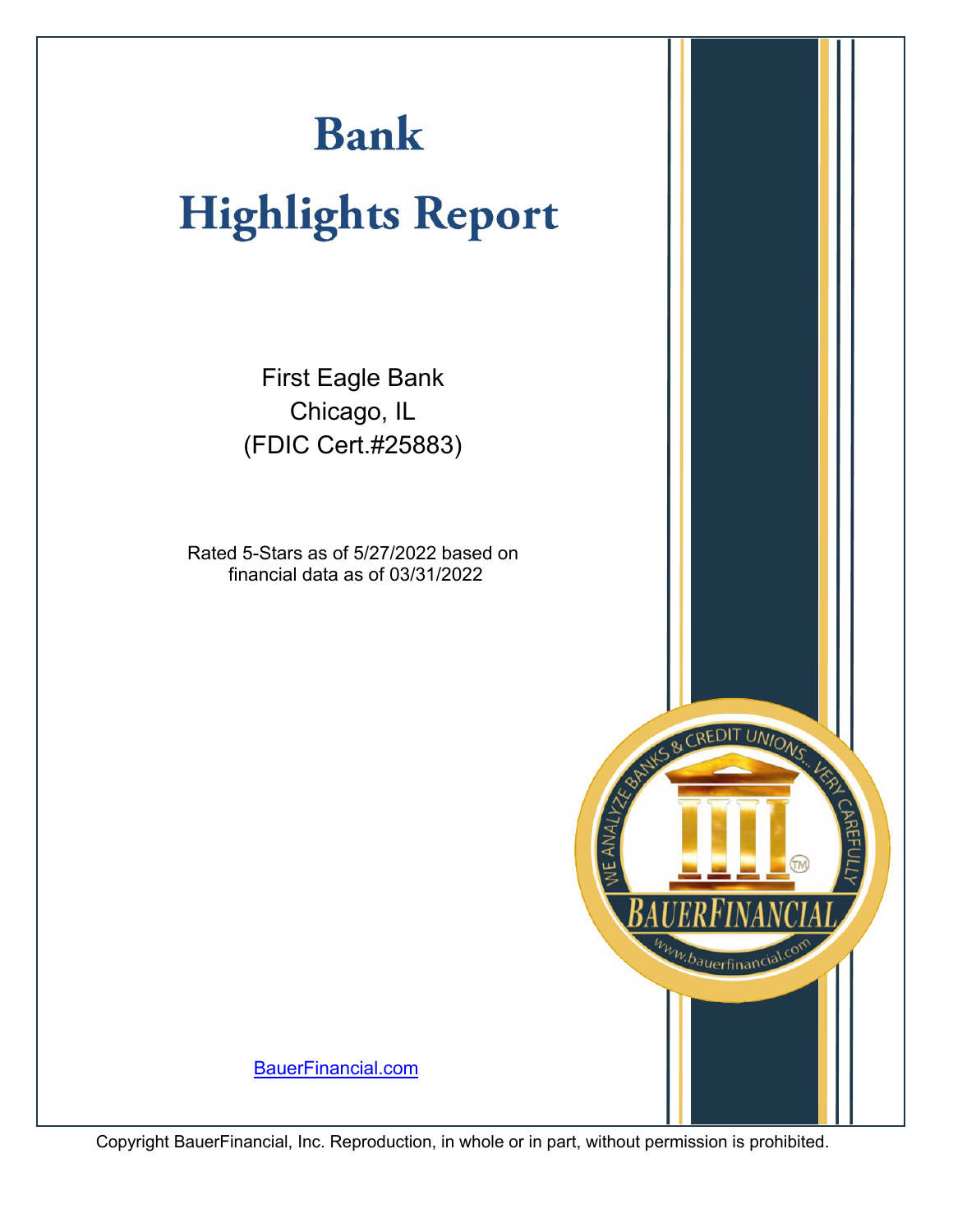### BauerFinancial Inc. P.O. Box 143520 Coral Gables, Florida 33114-3520 800.388.6686 \* FAX 800.230.9569 customerservice@bauerfinancial.com

This Highlights Report was compiled from financial data as reported to federal regulators. Although the financial data obtained from these sources is consistently reliable, the accuracy and completeness of the data cannot be guaranteed by BauerFinancial Inc.

| <b>Stars</b><br><b>Total Assets</b><br>Profit (Loss) | BauerFinancial's proprietary rating. (See below.)<br>The size of the institution.<br>The dollar amount of net income (or loss) for the period noted.                          |
|------------------------------------------------------|-------------------------------------------------------------------------------------------------------------------------------------------------------------------------------|
| Return on Assets & Equity                            | Ratios regarding profitability - higher ratios indicate higher net income. (Calculation =<br>Annualized year-to-date profit or loss as a percent of average assets or equity. |
| Leverage Capital Ratio                               | The ratio of capital to assets. Banks must maintain a ratio of at least 5% to be considered<br>'well-capitalized' by regulators.                                              |
| <b>Nonperforming Assets</b>                          | Loans past due 90 days or more + nonaccrual loans + other real estate owned (generally<br>acquired via repossession).                                                         |

#### **Star Ratings:**

BauerFinancial star ratings classify each institution based upon a complex formula factoring in current and historical data. The first level of evaluation is the capital level of the institution followed by other relevant data including, but not limited to: profitability, historical trends, loan delinquencies, repossessed assets, reserves, regulatory compliance, proposed regulations and asset quality. Negative trends are projected forward to compensate for the lag time in the data. BauerFinancial employs conservative measures when assigning these ratings and consequently our analysis may be lower than those supplied by other analysts or the institutions themselves. More than thirty years of experience has shown this to be a prudent course of action. As a general guideline, however, the following groupings were used:

| 5-Stars               | Superior. These institutions are recommended by Bauer.                                  |
|-----------------------|-----------------------------------------------------------------------------------------|
| 4-Stars               | Excellent. These institutions are recommended by <b>Bauer</b> .                         |
| $3\frac{1}{2}$ -Stars | Good.                                                                                   |
| 3-Stars               | Adequate.                                                                               |
| 2-Stars               | Problematic.                                                                            |
| 1-Star                | Troubled.                                                                               |
| Zero-Stars            | Our lowest rating.                                                                      |
| Start-up              | Institution is too new to rate. (Obsolete beginning with June 30, 2018 financial data.) |
| <b>FDIC</b>           | Institution has failed or is operating under FDIC conservatorship.                      |
|                       |                                                                                         |

#### **Peer Groups:**

- Group 1 Banks with: foreign and domestic offices; assets>=\$100 bill; and/or adv. approach banks
- Group 2 Assets >= \$3 billion
- Group 3 Assets >= \$1 billion and < \$3 billion
- Group 4 Assets >= \$300 million and < \$1 billion
- Group 5 Assets >= \$100 million and < \$300 million
- Group 6 Assets < \$100 million

[BauerFinancial.com](http://www.bauerfinancial.com)